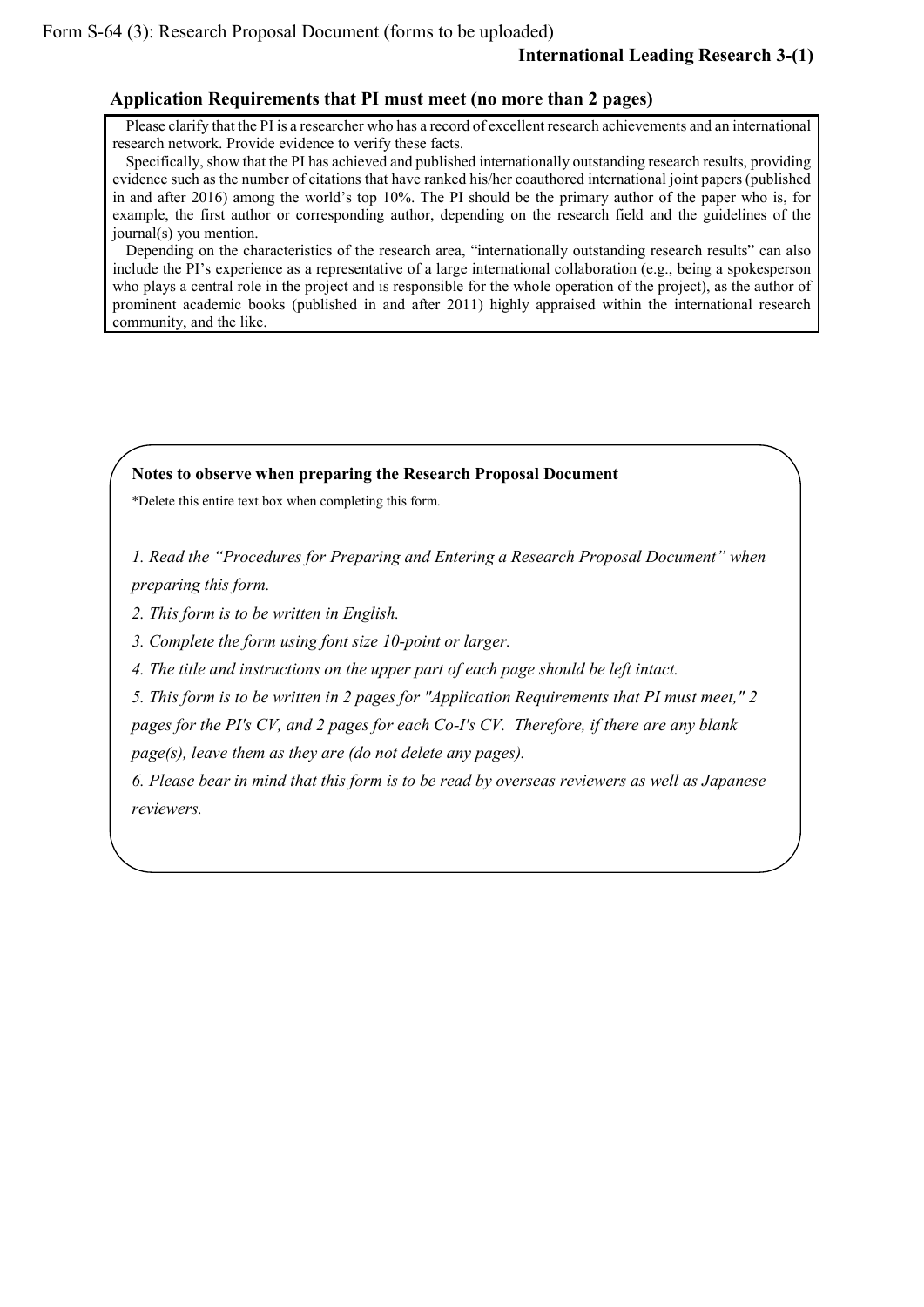**International Leading Research 3-(2)**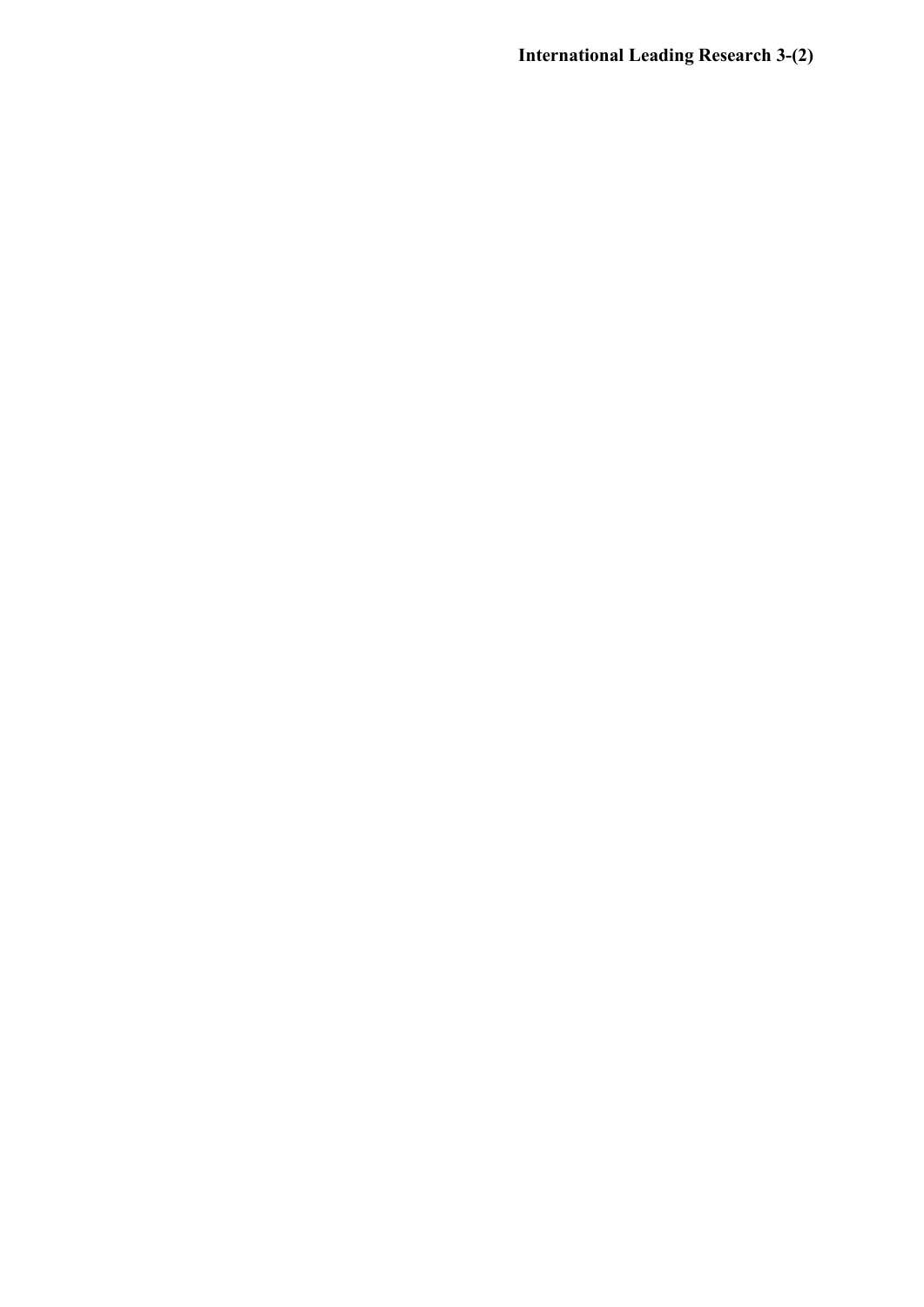| 1.PI | Name                      |  |  |  |
|------|---------------------------|--|--|--|
|      | Date of Birth             |  |  |  |
|      | Research Institution,     |  |  |  |
|      | Academic Unit (School,    |  |  |  |
|      | Faculty, etc.) & Position |  |  |  |
|      | Academic Degree           |  |  |  |

## **CURRICULUM VITAE (CV) (no more than 2 pages)**

2. Roles in this Project

3. Research Career and Experience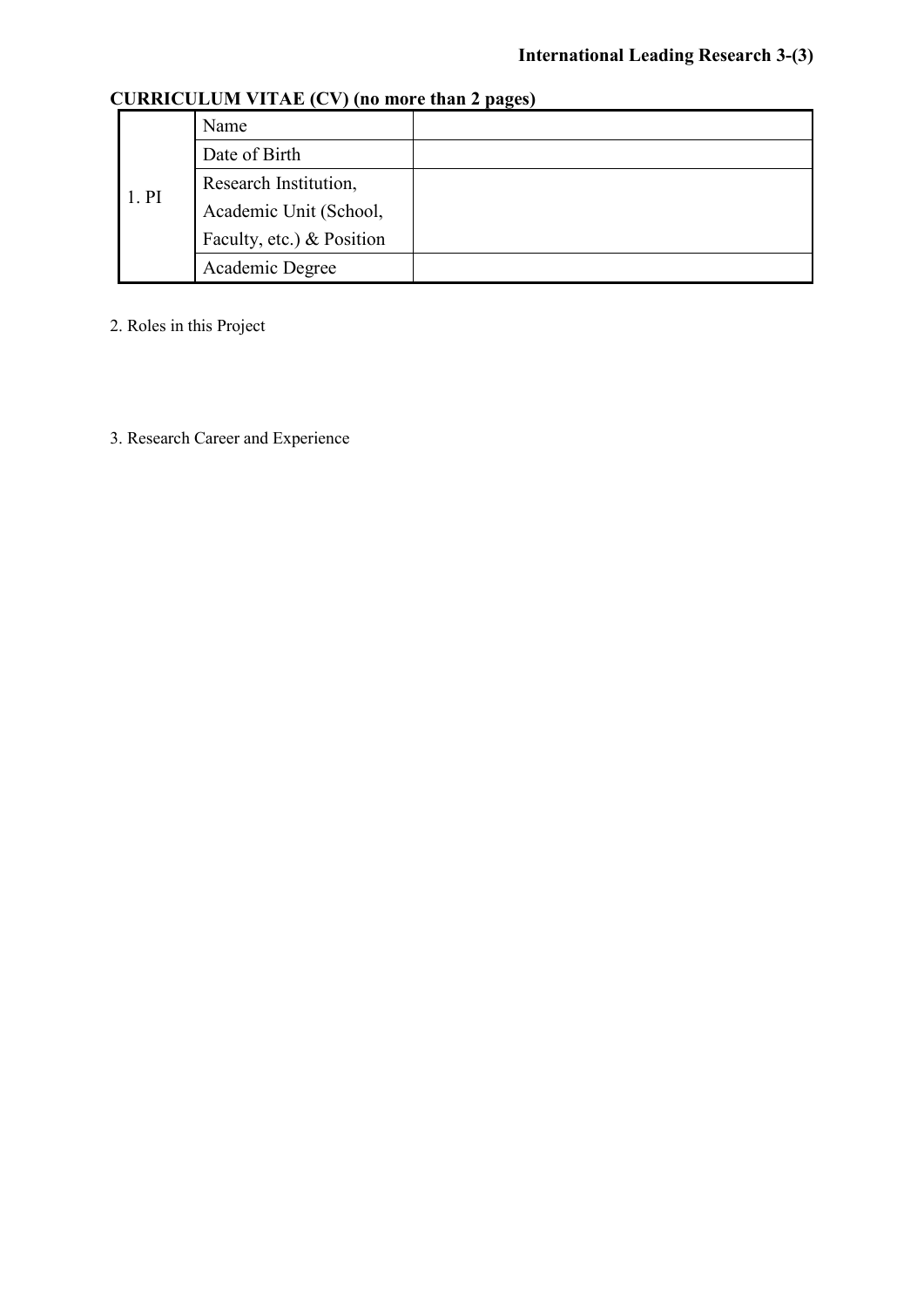**International Leading Research 3-(4)**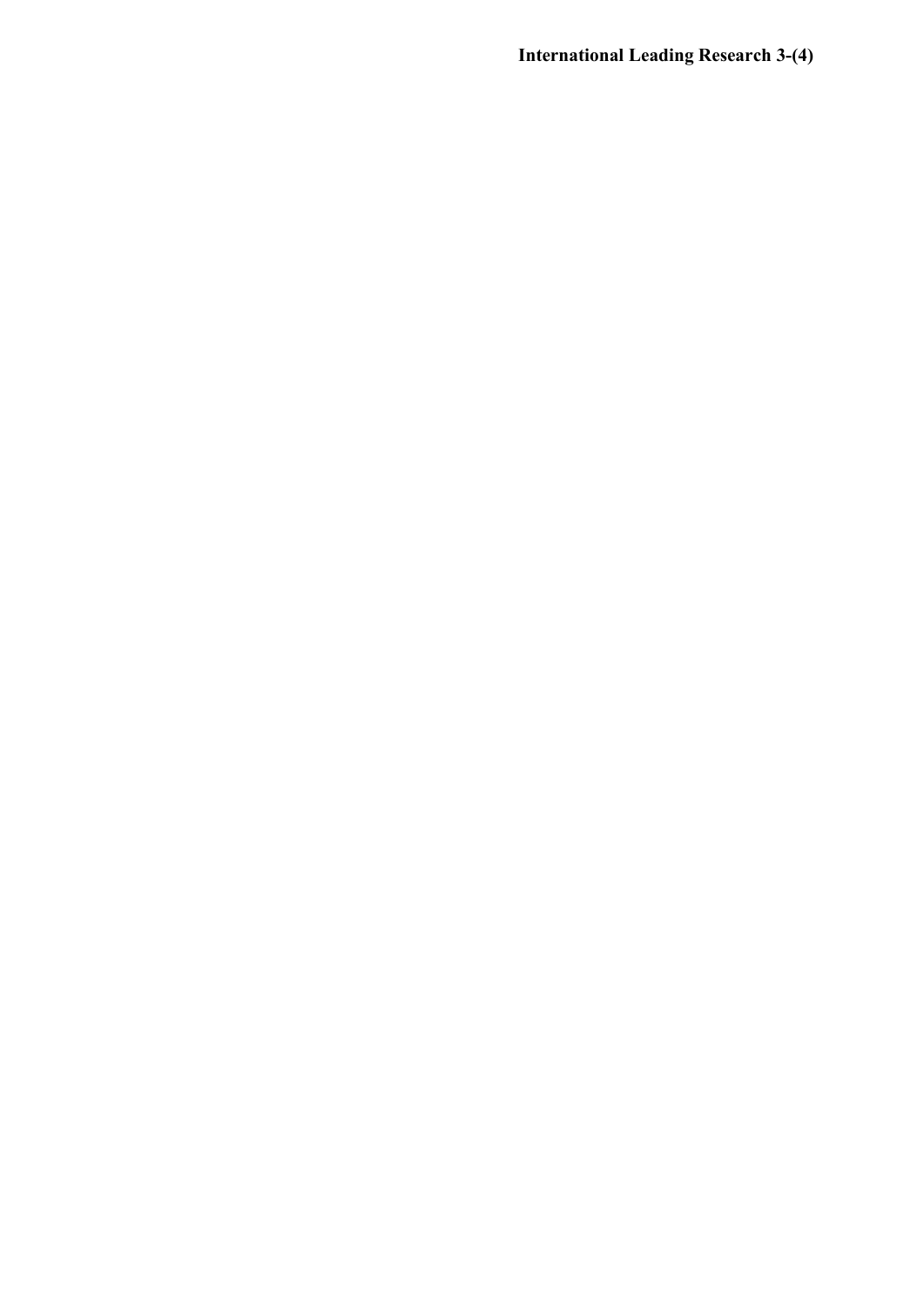|           |                           | $\overline{\phantom{a}}$ |  |
|-----------|---------------------------|--------------------------|--|
| $1. Co-I$ | Name                      |                          |  |
|           | Date of Birth             |                          |  |
|           | Research Institution,     |                          |  |
|           | Academic Unit (School,    |                          |  |
|           | Faculty, etc.) & Position |                          |  |
|           | Academic Degree           |                          |  |

## **CURRICULUM VITAE (CV) (no more than 2 pages for each Co-I)**

2. Roles in this Project

3. Research Career and Experience